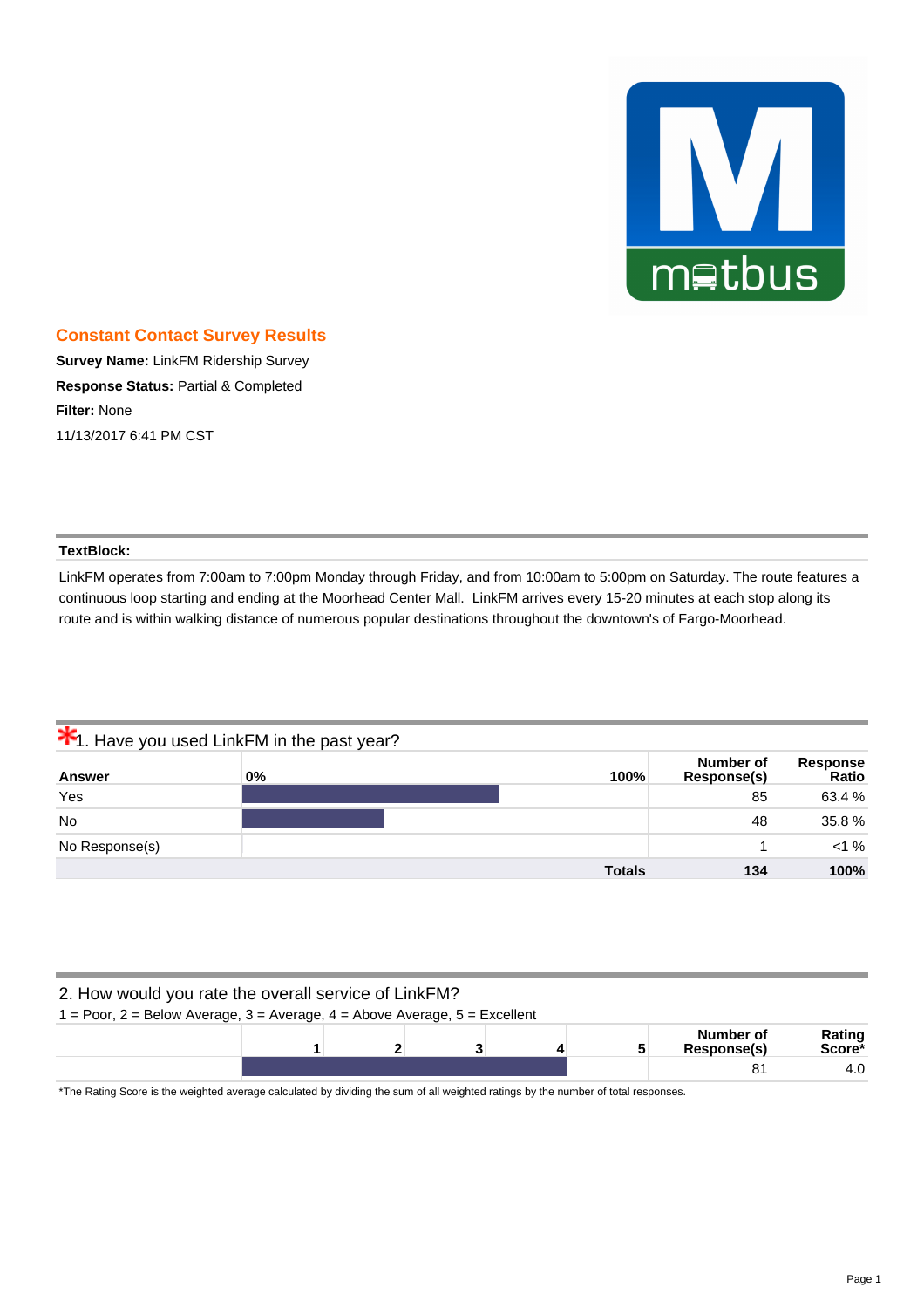| 3. Please rate the ease of use with LinkFM.                               |  |  |   |                          |                              |
|---------------------------------------------------------------------------|--|--|---|--------------------------|------------------------------|
| $1 =$ Very Difficult, 2 = Difficult, 3 = Neutral, 4 = Easy, 5 = Very Easy |  |  |   |                          |                              |
|                                                                           |  |  | 5 | Number of<br>Response(s) | Rating<br>Score <sup>*</sup> |
|                                                                           |  |  |   | 80                       | 4.3                          |

\*The Rating Score is the weighted average calculated by dividing the sum of all weighted ratings by the number of total responses.

|                | 4. Have you used LinkFM for any special events downtown? |               |                          |                          |
|----------------|----------------------------------------------------------|---------------|--------------------------|--------------------------|
| <b>Answer</b>  | 0%                                                       | 100%          | Number of<br>Response(s) | Response<br><b>Ratio</b> |
| Yes            |                                                          |               | 47                       | 35.0%                    |
| <b>No</b>      |                                                          |               | 30                       | 22.3 %                   |
| No Response(s) |                                                          |               | 57                       | 42.5 %                   |
|                |                                                          | <b>Totals</b> | 134                      | 100%                     |

### 5. What special events have you used LinkFM for? - Please check all that apply.

| <b>Answer</b>                       | $0\%$ | 100%          | Number of<br>Response(s) | Response<br>Ratio |
|-------------------------------------|-------|---------------|--------------------------|-------------------|
| <b>Street Fair</b>                  |       |               | 38                       | 80.8%             |
| <b>Unglued Craft Fest</b>           |       |               | 6                        | 12.7 %            |
| <b>Celtic Festival</b>              |       |               | $\overline{2}$           | 4.2%              |
| Scandinavian and Viking<br>Festival |       |               | 6                        | 12.7 %            |
| <b>Red River Market</b>             |       |               | 16                       | 34.0 %            |
| TEDxFargo                           |       |               | $\overline{2}$           | 4.2%              |
| <b>German Kulturfest</b>            |       |               | 3                        | 6.3%              |
| <b>Holiday Lights Parade</b>        |       |               | 11                       | 23.4 %            |
| Other                               |       |               | 6                        | 12.7%             |
|                                     |       | <b>Totals</b> | 47                       | 100%              |

6. Please rate your experience with riding LinkFM during special events. - Type any comments related to your experience during special events in the box below.



\*The Rating Score is the weighted average calculated by dividing the sum of all weighted ratings by the number of total responses.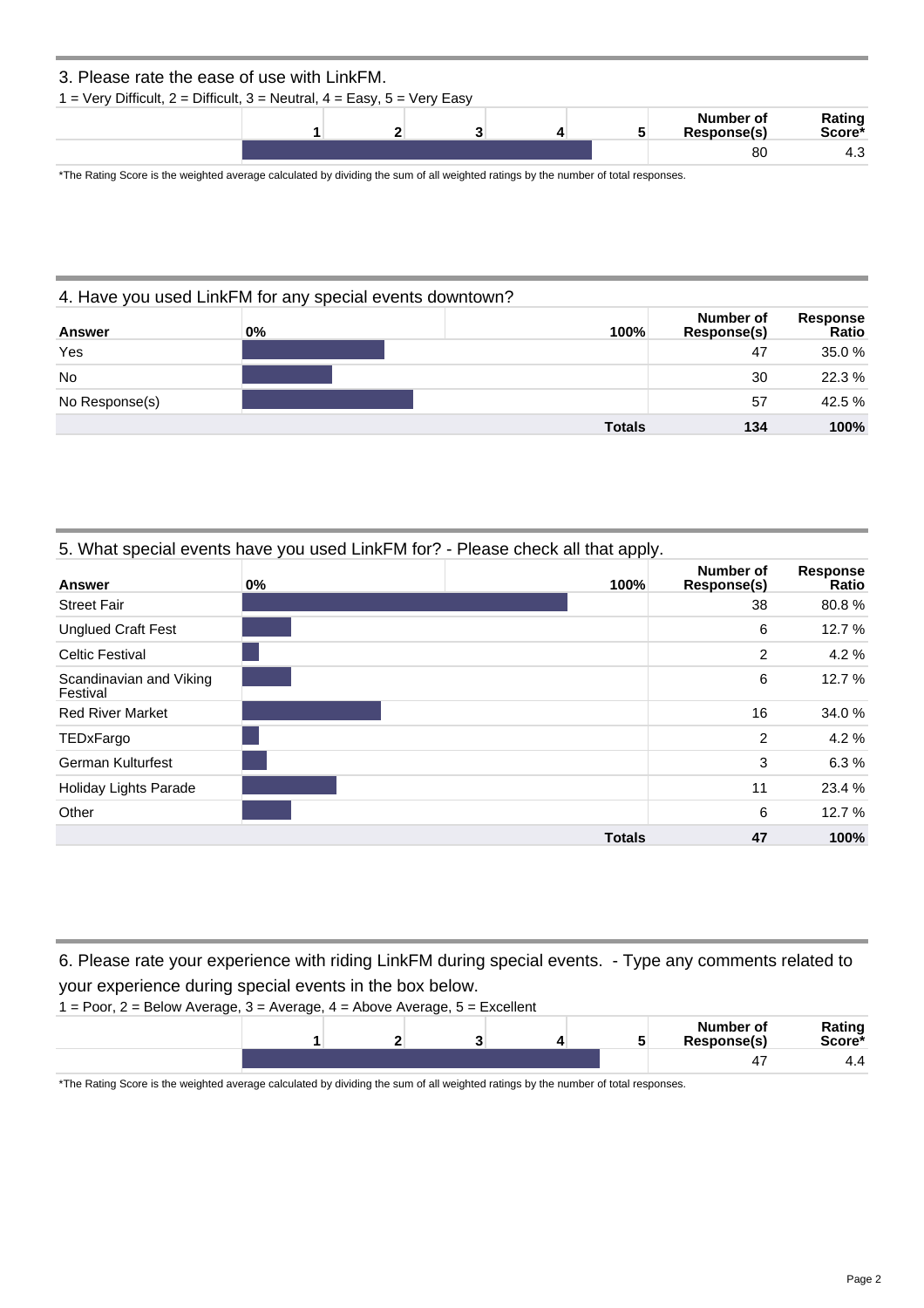|                     | 7. What have you used LinkFM for? - Please check all that apply. |               |                          |                          |
|---------------------|------------------------------------------------------------------|---------------|--------------------------|--------------------------|
| <b>Answer</b>       | 0%                                                               | 100%          | Number of<br>Response(s) | <b>Response</b><br>Ratio |
| Work                |                                                                  |               | 26                       | 34.2 %                   |
| Shopping            |                                                                  |               | 31                       | 40.7%                    |
| Entertainment       |                                                                  |               | 35                       | 46.0%                    |
| Restaurants / Lunch |                                                                  |               | 34                       | 44.7%                    |
| Other               |                                                                  |               | 18                       | 23.6 %                   |
|                     |                                                                  | <b>Totals</b> | 76                       | 100%                     |

### 7. What have you used LinkFM for? - Please check all that apply.

# 8. What times of day do you currently use LinkFM? - Please check all that apply.

| <b>Answer</b>     | 0% | 100%          | Number of<br>Response(s) | <b>Response</b><br>Ratio |
|-------------------|----|---------------|--------------------------|--------------------------|
| 7:00am to 9:00am  |    |               | 12                       | 16.0%                    |
| 9:00am to 11:00am |    |               | 24                       | 32.0 %                   |
| 11:00am to 2:00pm |    |               | 46                       | 61.3%                    |
| 2:00pm to 5:00pm  |    |               | 42                       | 56.0%                    |
| 5:00pm to 7:00pm  |    |               | 25                       | 33.3 %                   |
|                   |    | <b>Totals</b> | 75                       | 100%                     |

# 9. Would you like to see LinkFM operate at any of these other times?

| Answer                      | 0% | 100%          | Number of<br>Response(s) | <b>Response</b><br>Ratio |
|-----------------------------|----|---------------|--------------------------|--------------------------|
| 6:00am to 7:00am            |    |               | 4                        | 2.9%                     |
| 7:00pm to 9:00pm            |    |               | 29                       | 21.6%                    |
| Hours are good as they are. |    |               | 28                       | 20.8%                    |
| Other                       |    |               | 8                        | 5.9%                     |
| No Response(s)              |    |               | 65                       | 48.5 %                   |
|                             |    | <b>Totals</b> | 134                      | 100%                     |

# 10. Does LinkFM have enough bus stops?

| <b>Answer</b>                                               | $0\%$ | 100%          | Number of<br>Response(s) | <b>Response</b><br>Ratio |
|-------------------------------------------------------------|-------|---------------|--------------------------|--------------------------|
| Yes                                                         |       |               | 62                       | 46.2%                    |
| No - Please list other stop<br>you would like to see below. |       |               | 13                       | $9.7\%$                  |
| No Response(s)                                              |       |               | 59                       | 44.0 %                   |
|                                                             |       | <b>Totals</b> | 134                      | 100%                     |